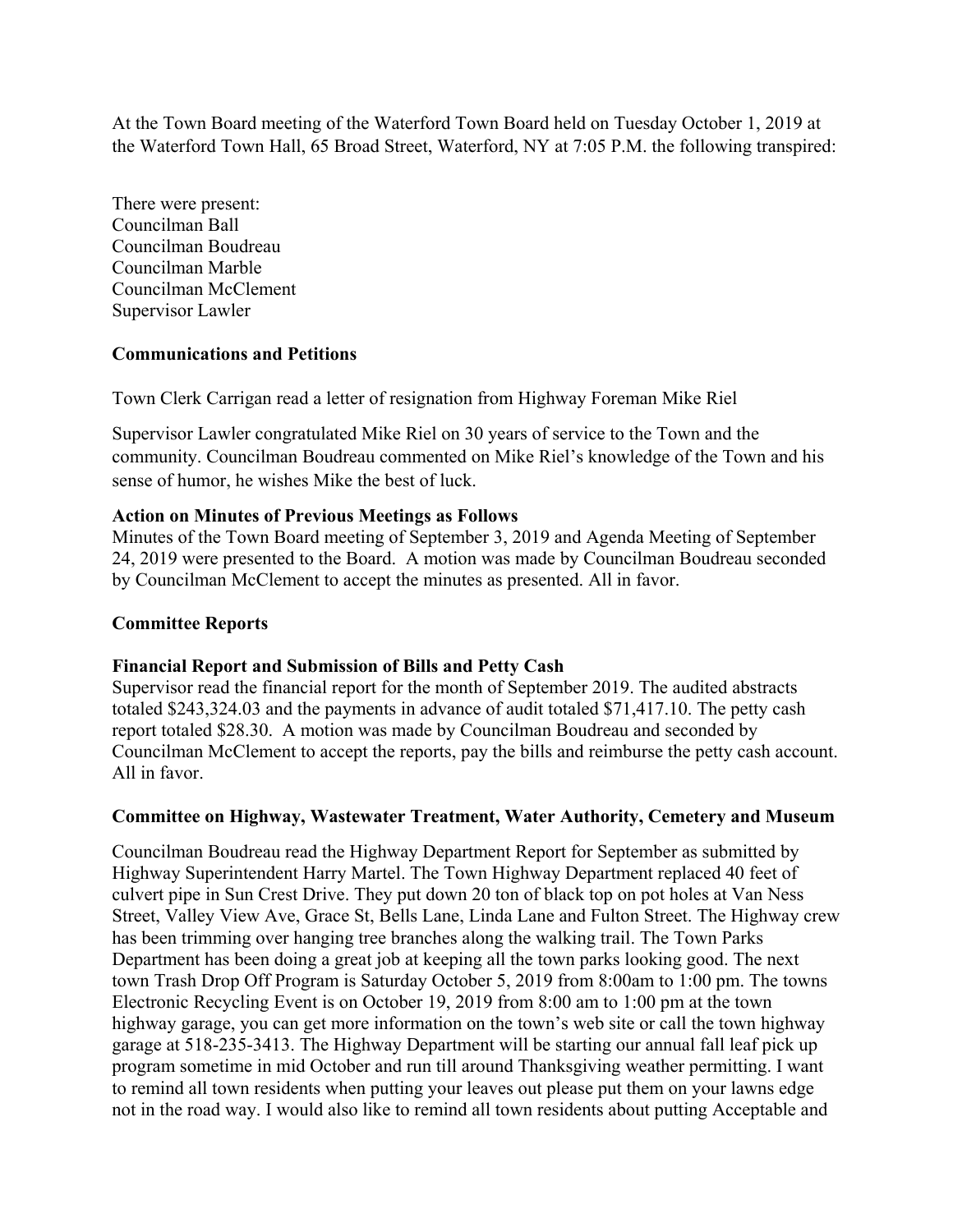Unacceptable items in their Trash Containers, if you put any unacceptable items in your cans it will not be picked up until it is removed. If you are in need of a new garbage can or Recycling can please call the Town Clerk's office at 518-235-8282. If you have any question please call the Town Highway Garage at 518-235-3414. Councilman Boudreau then read the WasteWater Department report for September. They removed: 8,000 gallons of sludge to Albany County and 52,000 gallons of sludge to Saratoga County.

Alarms answered:10

- 2-Storm\high flow issues
- 3-Mechanical issues
- 5-National Grid power issues

Normal Maintenance: Checked all pump stations and cleaned floats as needed. Continued maintenance of outside grounds, equipment, and vehicles. Removed influent primary grease from primary tanks and weirs on weekly basis. They took Aeration tank #2 out of service and helped Troy Belting remove the mixing unit for rebuild. They removed #2 blower and brought it to troy Belting for rebuild. Replaced a damaged section of the sprayer on #4 aeration tank. As Submitted by Craig F. Falcone, Chief Operator

The Councilman then went on to read the Monthly report of the Waterford Commissioners. Please note the following activities during the last month: Water Consumption – The water works delivered 30,530,000 gallons of water during the month or approximately 984,840 gpd. Water Distribution System Work – Waterworks staff completed dig-safe utility locations and service calls during the month. A total of 61 service calls and 39 utility locates were addressed. In addition to calls, staff installed new AMR water meters, calibrated & maintained equipment, completed weekly safety meetings, monthly water testing, and completed meter reading. Saratoga Avenue Project – The Waterworks is continuing a construction project on Saratoga Avenue between Clifton and Fulton Streets to expand the capacity of the existing water piping and to install a new utility metering building to allow for the purchase of water from the City of Cohoes. The Contractor anticipates completing work in October. Hydrant Flushing - The Waterworks will be flushing hydrants during the month of October throughout the community. Flushing is required in order to maintain water quality and to ensure proper operation of hydrants. A copy of the hydrant flushing schedule by town area is attached.

# **Committee on Public Safety, Emergency Services, and Liaison to Village**

Councilman Ball read the Police Activity Report for the month of September. There was a total of 424 calls which was comprised of 3 grand larceny investigations, 13 domestic incidents, 7 fire calls, 50 EMS calls, 25 traffic stops.

## **Committee on Veterans, Grants and Funding, Special Projects, Town Hall and Seniors**

Councilman McClement read the Town of Waterford Senior Services Monthly Report for the month of September 2019 as submitted by Andy Walters. The Medical Lift Bus Transported 34 Patients, traveled 874.4 miles, with in approx. 58 hours. Approx. 2 1/2 hours working from home mapping out appointments and confirming pick up times with patients the evening before. Please contact the Senior Center at 518-235-8500 for more information on the medical van. On Friday 9/27/19 Senior Trip.:

Grants Cottage and & Ole Bryan Inn: 9:30 - 3:30 p/u Seniors at Senior Center and Van Schoonhoven and take to Grant's Cottage, then had lunch at Ole Bryan's Inn, returned 3:30pm.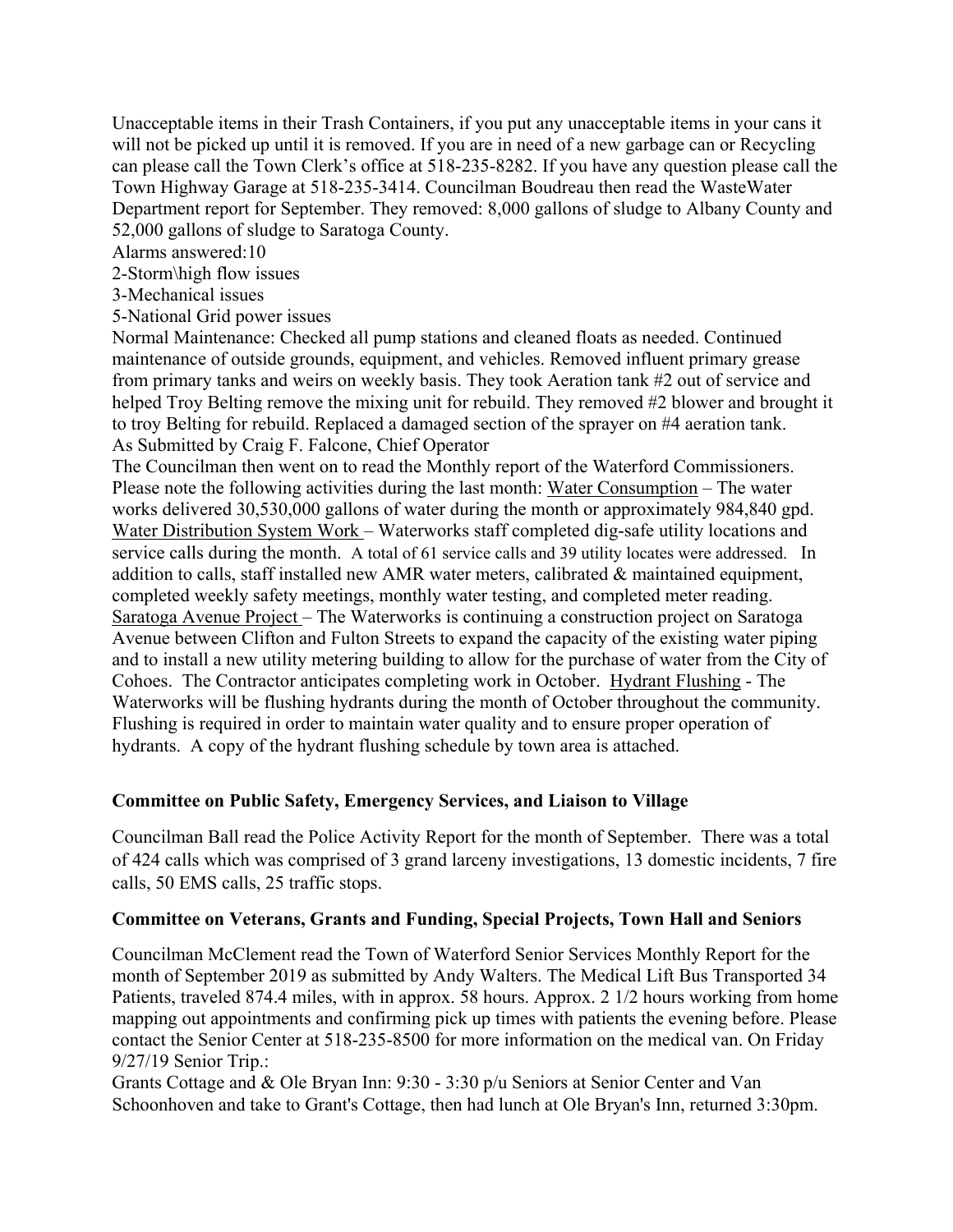The Grocery Bus: Transporting Seniors from Strawberry Ridge and Van Schoonhoven Apts. To Hannaford and Price Chopper in Lansingburgh: Total passengers: 40 Total Miles: 61 Total hours: Approx. 9. For more information on the this contact the Senior Center 518-235-8500. On Sunday Sept 15. Flow Rite checked for problem drains and cleaned the Town Clerks sink drain-1.45 hrs. Cleaned Senior Center:

Vacuumed carpets, steam clean carpets as needed, sweep and mop restrooms sanitize and replenish supplies and take out trash 2-3 times weekly. Town Hall Offices, Police Dept. Court Room, sweep and mop floors and stairs. Took trash out 2-3 times weekly. Washed both buses and van, performed weekly inspections, took van for oil change and new rear tires. Highway Dept. Sweep office breakroom, restroom floors and take out trash daily before the end of each day. Sanitize and mop weekly.

The Councilman went on to talk about the final event being held to celebrate 2019 as Year of the Senior. There will be a Harvest Festival on October  $25<sup>th</sup>$  from 1-4 at Milton Town Park. Transportation will be provided for Waterford Seniors who wish to attend. There will be special recognition for senior Veterans who attend. Veterans are encouraged to wear memorabilia to "show their colors."

## **Committee on Youth, Playground, Pool, Festivals, Library, WHUFSD, and Visitor Center**

Councilman Marble read the September 2019 Monthly Report for the Hurst Harbor Center as submitted by Director Jeff Cleary. Tugboat Roundup held September  $6^{th}$  to  $8^{th}$  was an overwhelming success. The event received major media coverage, record attendance, and a spectacular fireworks display. The events organizing committee, volunteer corps and Town leadership all deserve great credit for the success.

Former Fire Chief Jim Kelly toured the Hurst Harbor Center and made suggestions on upgrading our fire safety equipment. We are in the process of fulfilling these suggestions.

CDTA has located 4 bicycles at the Hurst Harbor Center. Waterford has been added to their map for program participation. We look forward to this program expanding in 2020.

From September  $16<sup>th</sup>$  to  $20<sup>th</sup>$  the Lake Champlain Maritime Museum harbored a research boat here. For a week they were scanning the river floor in front of the Matton Shipyard. They expressed their thanks for our hospitality.

We have installed a new bench just to the west of the visitor center dedicated to Anthony Blaauboer who tragically passed away last year. The "Kindness Bench" will honor his memory.

We have completed the lighting upgrades for the Great Room of the Hurst Harbor Center. All fluorescent lighting has been replaced with new energy efficient LED's, continuing the Supervisor's mission of updating our 20-year-old building.

Preparations are being made for the end of the navigation season. The New York state Canal System is scheduled to close to recreational traffic on October  $16<sup>th</sup>$  at 5:00pm. The canal will remain open to commercial traffic and the Federal Lock is scheduled to close on November  $30<sup>th</sup>$ .

In September we welcomed 132 boats from 22 states and 3 Canadian provinces. Our volunteers contributed 418 hours of service in September.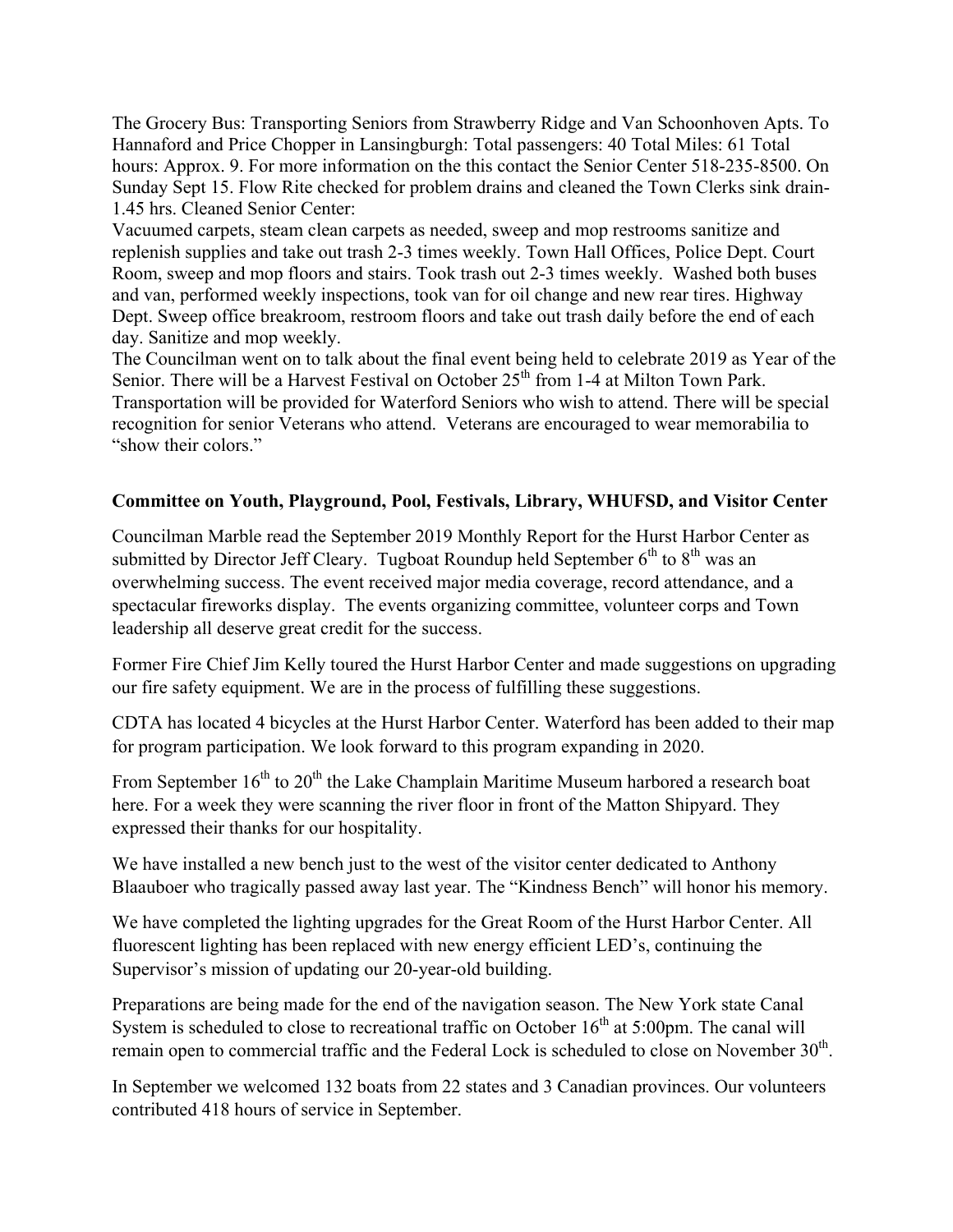Councilman Marble then read the Parks and Recreation report. The Town of Waterford and Waterford Wesleyan Church are teaming up to host a " Trunk or Treat" on Oct 27th from 3-5 pm in the parking lot adjacent to the church on Grace Street. Invitations to participate will be extended by the end of this week to Waterford PD, Fire Dept, Rescue Squad, the Library, museum and the WHHS along with the Town Clerk's Office. The intention is for each group to decorate a Trunk of a vehicle or end of vehicle for emergency vehicles in a Halloween theme and give the trick or treaters candy or a treat. We will ask that there would not be any blood or anything awful in the décor. The idea is to give the community children a place to trick or treat, play games and enjoy refreshments in a safe, fun, family style environment. Councilman Marble then went on to read reports from the Waterford Library and Waterford Halfmoon School. The Waterford Library will be hosting a Children's Halloween party on Thursday Oct 24th at 6 pm. Kids and parents are invited to come in costume and enjoy crafts, games, and spooky snacks. Please contact Liz for complete details. The Library will be closed from Oct 12-14th for Columbus Day weekend. The next Friends of the library meeting will be Sat Oct 26th at Van Schoonhoven Community Room at 10:45 am. Waterford Halfmoon School reports that the school sports programs are in full swing. Fordian Fever weekend was last weekend. The sports schedule is available on the school website. School Board meetings this month are Oct 3rd and 17th, PTO meeting on Oct  $9<sup>th</sup>$ . There is no School on Columbus Day Oct  $14<sup>th</sup>$ . National Honor Society Induction is Tues Oct 15<sup>th</sup>. There is a Red Cross Blood drive sponsored by NHS On Oct 18th. A Halloween Dance is on Oct 18<sup>th</sup> and on Wednesday Oct 23rd there is Halloween Concert. Friday Oct 25<sup>th</sup> is a Monster Mash and Haunted House.

# **Supervisors Report**

Councilman Ball welcomed members of the Waterford Fire Department to speak on National Fire Protection Week. Lt. Jim Norris from the Waterford Fire Department spoke of the coordination between his department and the Northside Fire Department to support the National Fire Protection Association Campaign "Not Every Hero Wears a Cape". In 2017 United States Fire Departments reported 357,000 home structure fires which resulted in 263 deaths and 30,000 injuries. Escape planning and practice are the focus of an Open House being held Sunday October  $6<sup>th</sup>$  from 11-3 at the  $8<sup>th</sup>$  Street Park. There will be numerous safety activities/demonstrations and fire equipment for viewing. There will be a talk focusing on fire safety around the home, guests will include the Waterford Police Department and Waterford Rescue Squad. Lt. Norris when on to talk about the three-tiered Fire Safety Program they present in area schools.

Councilman Ball commented that National Fire Prevention Week is celebrated in both the United States and Canada. It is to commemorate the great Chicago fire of 1871 which is believed to have been set by a cow.

Supervisor Lawler wanted to thank the members of all the Fire Departments and First Responders for all they do to keep us safe every day.

## **General Orders**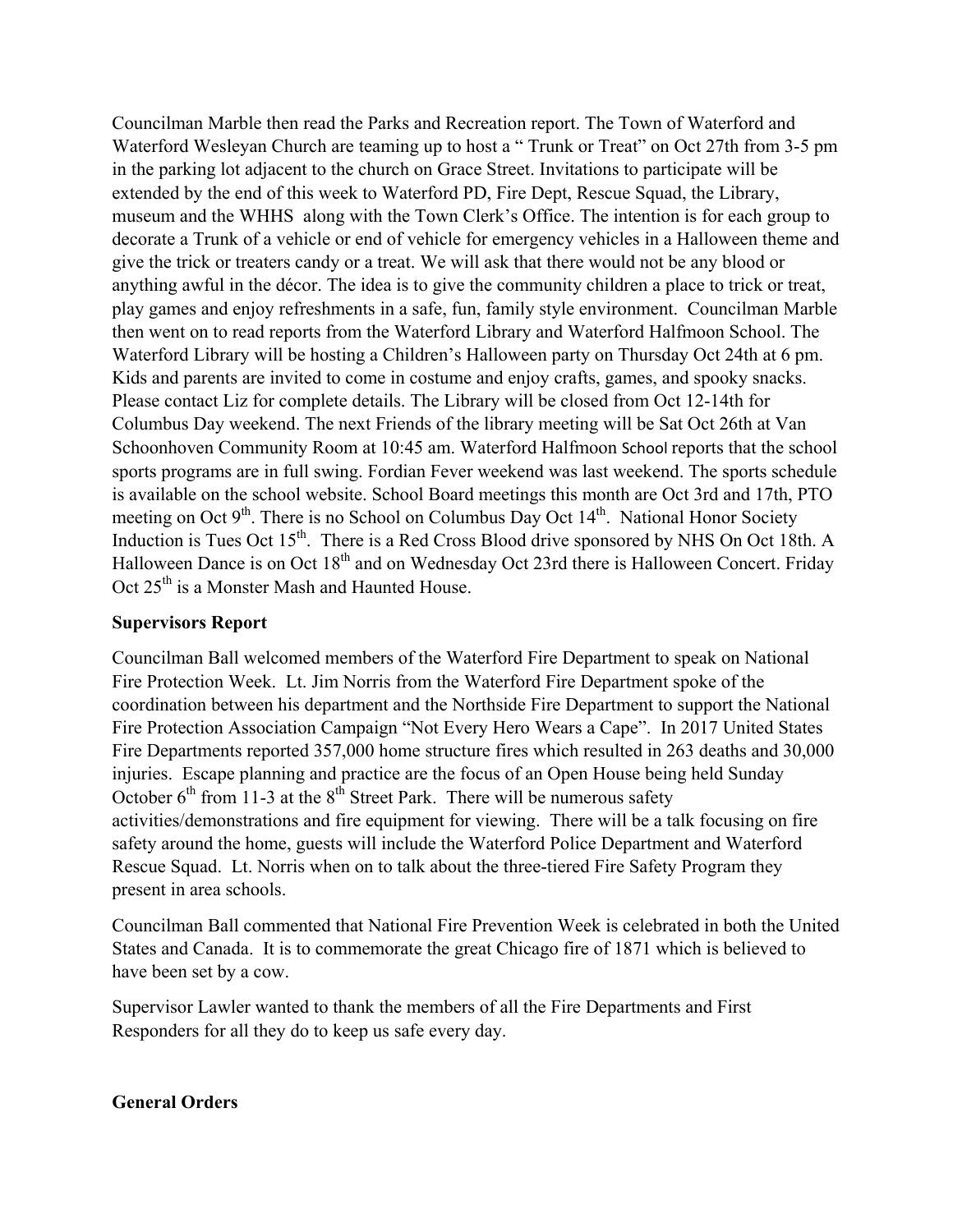## RESOLUTION #126

RESOLVED, that Edmund Huneau be and he is hereby reappointed as member of the Board of Assessment Review for a term of five years beginning October 1, 2019 thru September 30, 2024.

Offered by Councilman Marble Seconded by Councilman Boudreau

Councilman Ball yes Councilman Boudreau yes Councilman McClement yes Councilman Marble yes Supervisor Lawler yes

# RESOLUTION #127

WHEREAS, the Town of Waterford operates a Section 8 Housing Choice Voucher Program funded by the U.S. Department of Housing and Urban Development, and

WHEREAS, the Town of Waterford is required by the U.S. Department of Housing and Urban Development to prepare and adopt a written PHA Plan that establishes local policies for administration of the Section 8 Housing Choice Voucher Program in accordance with regulations of the U.S. Department of Housing and Urban Development, and

WHEREAS, the Town Board of the Town of Waterford has caused a written PHA Plan to be prepared establishing local policies for administration of the Section 8 Housing Choice Voucher Program in accordance with regulations of the U.S. Department of Housing and Urban Development, and has reviewed such written plan,

NOW THEREFORE, BE IT RESOLVED that the Town Board of the Town of Waterford hereby adopts the Five Year PHA Plan starting in 2020 for operation of the Town of Waterford Section 8 Housing Choice Voucher Program.

Offered by Councilman Ball Seconded by Councilman Marble

Councilman Ball yes Councilman Boudreau yes Councilman McClement yes Councilman Marble yes Supervisor Lawler yes

## RESOLUTION #128

RESOLVED, that the Town Board of the Town of Waterford hereby authorizes the Town Supervisor to execute Change Order #1 in the amount of \$10,450.00 associated with the Town's contract with Gorman Brothers for the reclamation and paving of Industry Drive.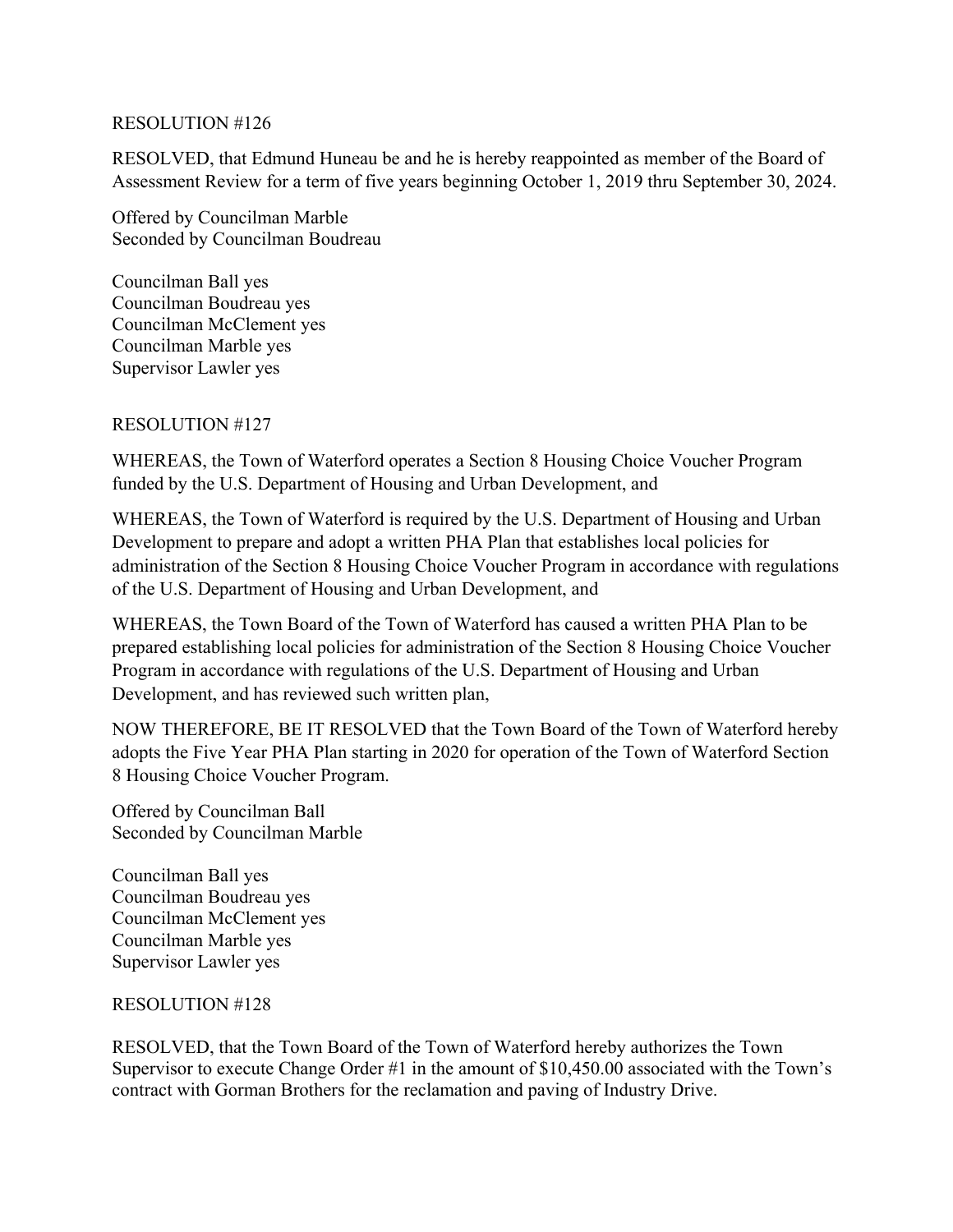Offered by Councilman Boudreau Seconded by Councilman McClement

Councilman Ball yes Councilman Boudreau yes Councilman McClement yes Councilman Marble yes Supervisor Lawler yes

## RESOLUTION #129

WHEREAS, an assessment roll has been prepared by this Board for and in connection with the improvements of Sewer District Number 1 for the Town of Waterford, consisting of the general sewers and the establishment and equipment of the sewage disposal plant, the roll was completed on September 1, 2019 and filed with the Town Clerk on this date, and

WHEREAS, the Town Clerk has given due notice to the Comptroller of the assessment roll and of where and when this board would meet to hear objections to the roll and to review, correct and amend the roll if necessary, and

WHEREAS, the Notice was published in the Schenectady Gazette newspaper and the Saratogian, both newspapers having circulation in the Town of Waterford and the latter being published in Saratoga County and the Town Board met at the time and place specified and the hearing was held upon the assessment roll,

NOW, THEREFORE BE IT RESOLVED, that the Town Clerk be and she is hereby instructed to annex to the assessment roll a warrant which is to be signed by the Supervisor and countersigned by the Town Clerk, commanding the Tax Collector and the Saratoga County Treasurer, to collect from the persons named in the assessment roll, the sum opposite their names to pay the same to the Supervisor of the Town.

Offered by Councilman Boudreau Seconded by Councilman McClement

Councilman Ball yes Councilman Boudreau yes Councilman Marble yes Councilman McClement yes Supervisor Lawler yes

## RESOLUTION #130

RESOLVED, that the Town Board of the Town of Waterford hereby authorizes the Waterford Town Court to apply for a Unified Court System Justice Court Assistance Program grant for the 2019/2020 cycle in an amount up to \$30,000 to facilitate further courtroom enhancements.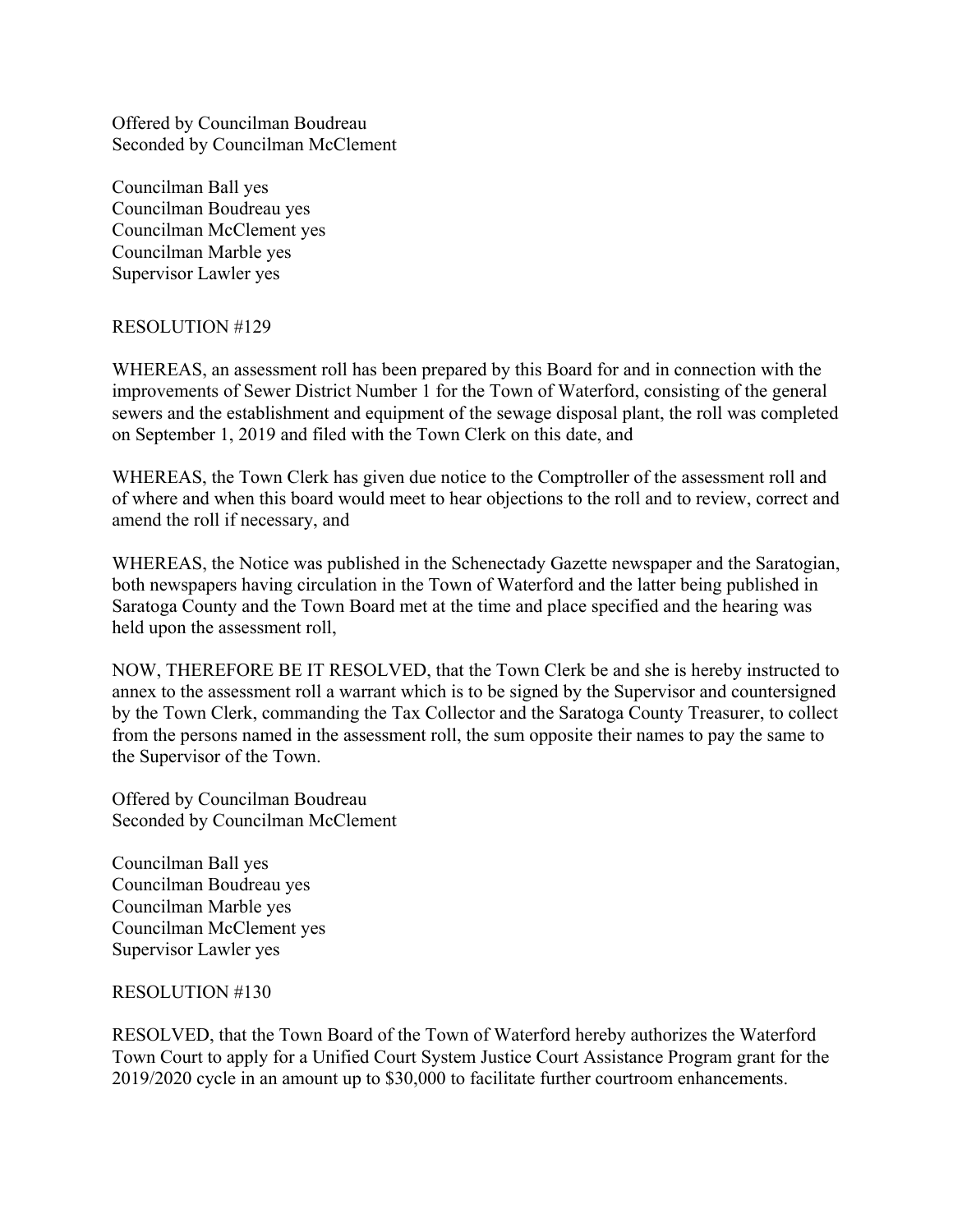Offered by Councilman Marble Seconded by Councilman McClement

Councilman Ball yes Councilman Boudreau yes Councilman McClement yes Councilman Marble yes Supervisor Lawler yes

#### RESOLUTION #131

RESOLVED, that the Town Board of the Town of Waterford hereby authorizes the Town Supervisor to pay the invoices of Toshiba America Business Solutions without the necessity of pre-audit by the Town Board for the year 2019.

Offered by Councilman Boudreau Seconded by Councilman McClement

Councilman Ball yes Councilman Boudreau yes Councilman McClement yes Councilman Marble yes Supervisor Lawler yes

RESOLUTION #132

RESOLVED, that the Friends of the Library be and they are hereby authorized to use the Waterford Community Center on October 21, 2019 and October 22, 2019 from 4:30PM to 7:00PM for a decorating program with Cornell Cooperative Extension; and

Be It Further Resolved, that the insurance bond requirements are hereby waived.

Offered by Councilman Marble Seconded by Councilman McClement

Councilman Ball yes Councilman Boudreau yes Councilman McClement yes Councilman Marble yes Supervisor Lawler yes

#### RESOLUTION #133

RESOLVED, that the Town Board meeting regularly scheduled for Tuesday, November 5th be rescheduled to Monday November 4th at 7:00 PM at the Community Center due to election day.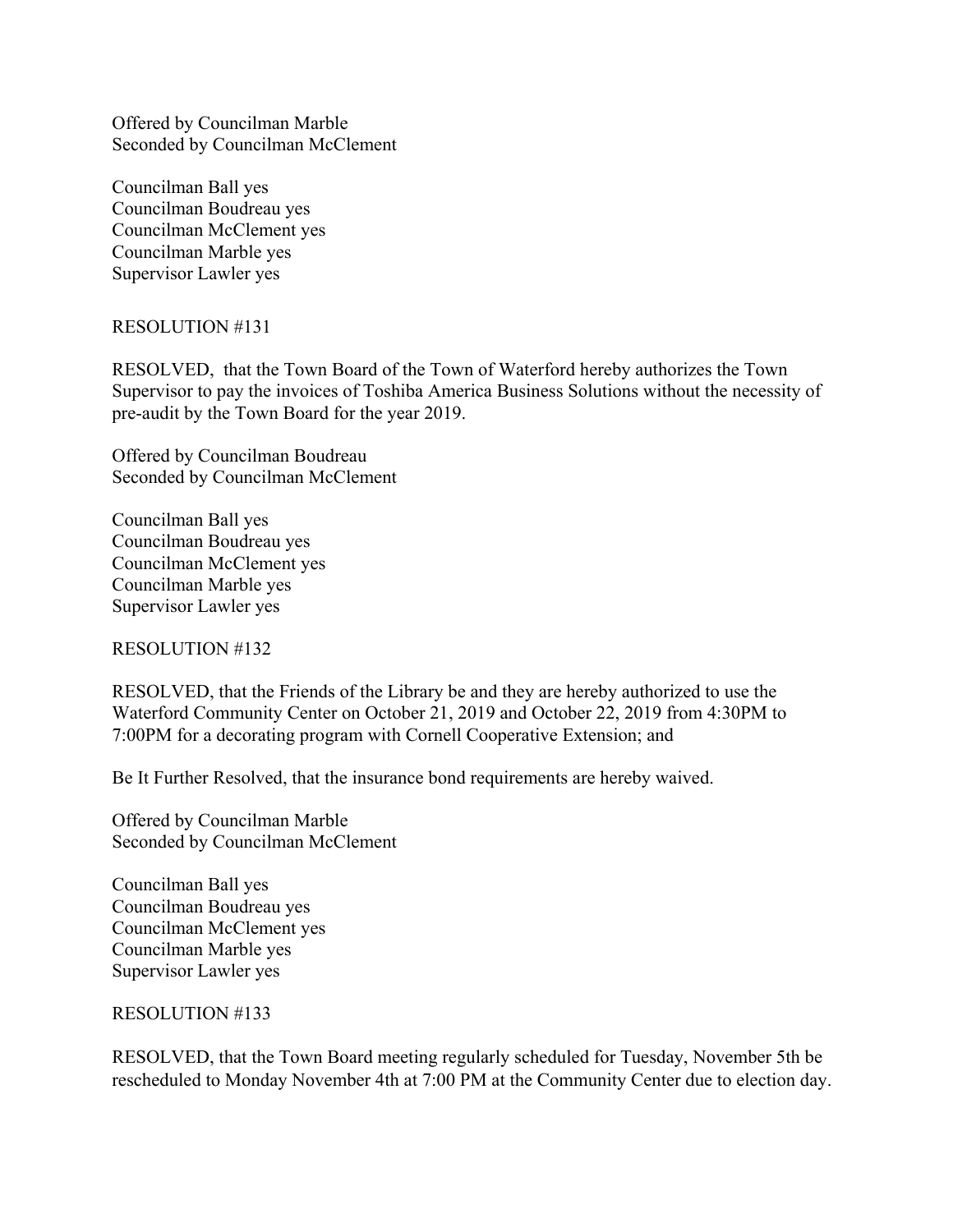Offered by Councilman Boudreau

Seconded by Councilman McClement

Councilman Ball yes Councilman Boudreau yes Councilman McClement yes Councilman Marble yes Supervisor Lawler yes

#### RESOLUTION #134

WHEREAS, On August 20, 2019 the Governor passed a law amending the domestic relations law to waive the state fee on marriage licenses for active duty members of the U.S. armed forces; and

WHEREAS, the legislation further authorizes a town or city to waive the portion of the marriage license fee for active duty members of the U.S.armed forces for which the town or city is entitled;

NOW THEREFORE BE IT RESOLVED, that the Town of Waterford does hereby waive the local fee it is entitled on marriage licenses for active duty members of the U.S. armed forces; and

BE IT FURTHER RESOLVED, that this resolution shall take effect immediately.

Offered by Councilman McClement

Seconded by Councilman Marble

Councilman Ball yes Councilman Boudreau yes Councilman McClement yes Councilman Marble yes Supervisor Lawler yes

## RESOLUTION #135

 **WHEREAS**, the Town Board of the Town of Waterford had previously resolved to authorize the purchase of twelve (12) body worn cameras from Linstar, A Division of IdentiSys, Inc. as per Town of Waterford, Town Board Resolution #110, and

**WHEREAS**, no formal contract has been signed and the Town Board has determined to reexamine other sources for the purchase of said equipment,

**NOW THEREFORE BE IT RESOLVED** that said authorization of the Supervisor to sign an agreement with Linstar for the purchase of the body worn cameras is revoked and otherwise nullified.